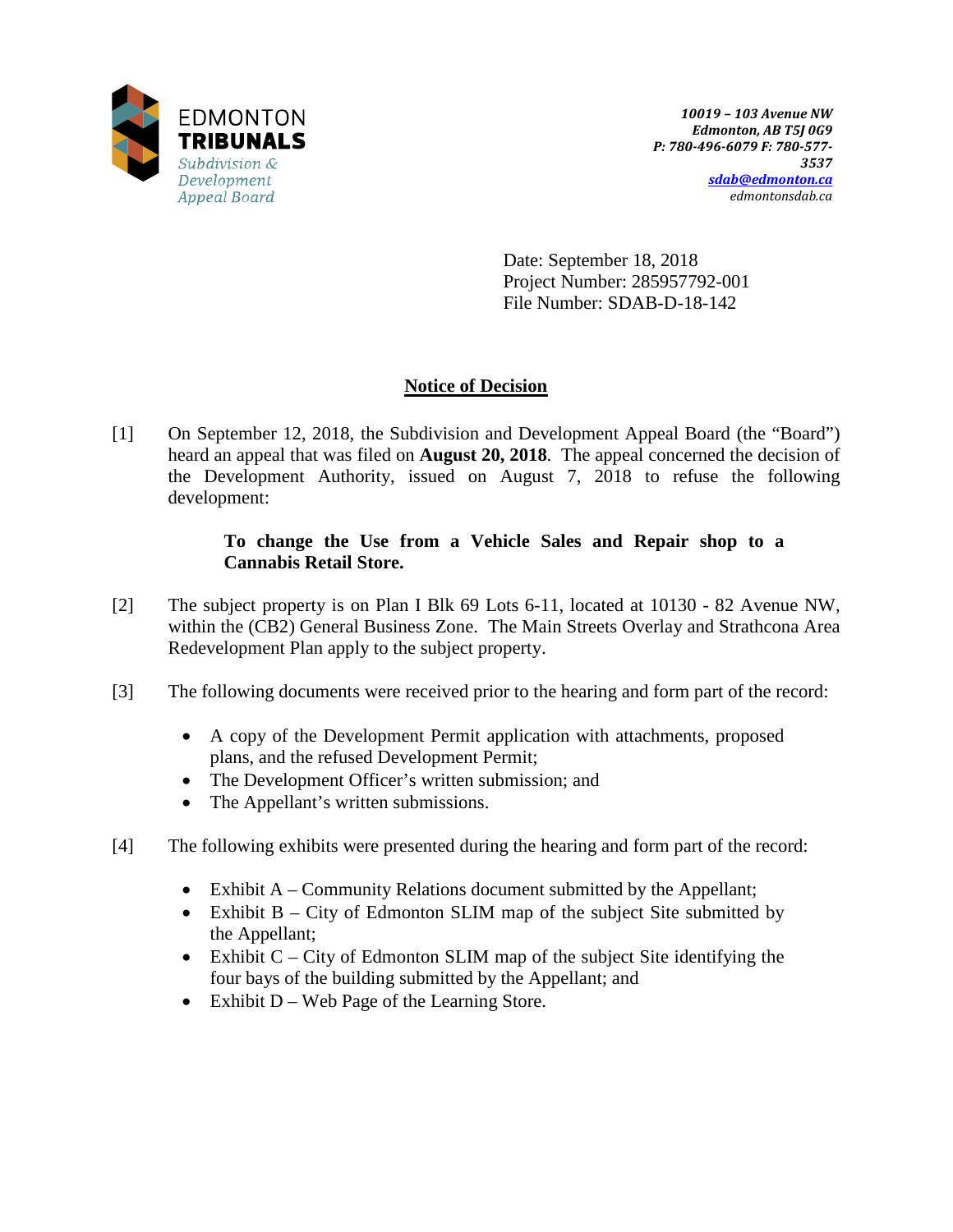### **Preliminary Matters**

- [5] At the outset of the appeal hearing, the Chair confirmed with the parties in attendance that there was no opposition to the composition of the panel.
- [6] The Chair outlined how the hearing would be conducted, including the order of appearance of parties, and no opposition was noted.
- [7] The appeal was filed on time, in accordance with section 686 of the *Municipal Government Act*, RSA 2000, c M-26.

### **Summary of Hearing**

- *i) Position of the Appellant, Ms. J. Agrios, Legal Counsel and Mr. C. Horwitz, business owner:*
- [8] Mr. Horwitz is Vice-President of Spirit Leaf, an Alberta based company. The principals of the company are long standing members of the business community.
- [9] A conceptual photograph of the retail space was submitted, marked *Exhibit A*.
- [10] The subject site is located on the north side of Whyte Avenue, east of 101 Street in a CB2 General Business Zone. Cannabis Retail Sales is a permitted use in this zone. Photographs were referenced to illustrate that the subject site is surrounded by a variety of retail and food and beverage type uses in a very commercial area.
- [11] The proposed development is located in a bay on the west side of a large building that contains Whyte Avenue Goodwill Thrift Store and AdaptAbilities. The subject entrance is located on the west side of the building and does not front onto Whyte Avenue.
- [12] The development permit was refused because the subject site does not comply with the minimum setback requirement from a site being used for "public or private education". The required separation distance for Cannabis Retail Sales from a site being used for public or private education is 200 metres and, in this case, the proposed separation distance is 194 metres, leaving a deficiency of six metres.
- [13] In this case, the public or private education use referenced by the Development Officer is the "Learning Store", located at 10007 – 82 Avenue. The development permit in place for the Learning Store is for a "Professional, Financial and Office Support Services" use which is a permitted use in the CB2 Zone. Private and Public Education Services uses are their own use classes and neither of these are included as either a permitted or a discretionary use in the CB2 Zone.
- [14] In approving a development permit for the Learning Store as a Professional, Financial and Office Support Services use, the Development Officer who issued the permit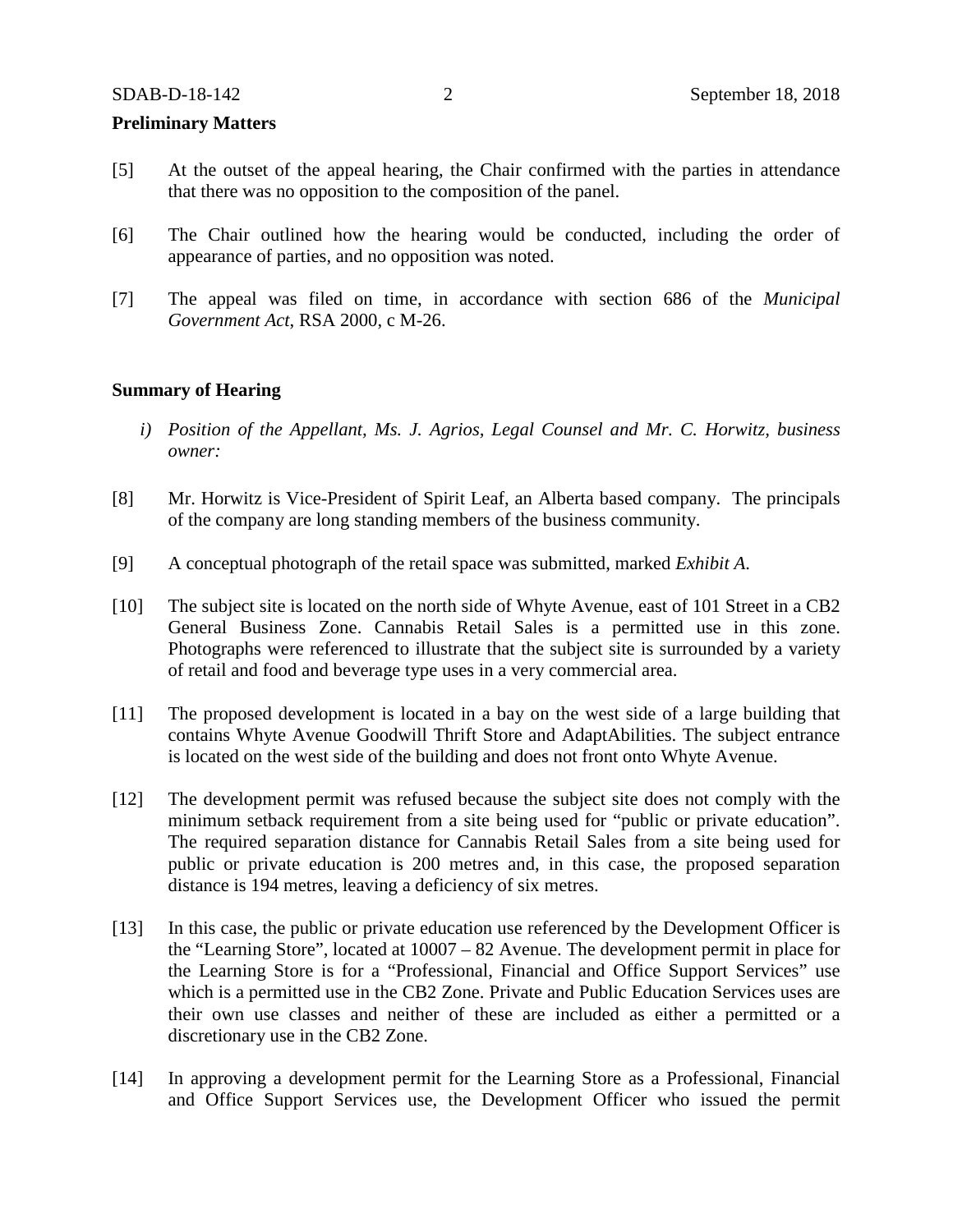determined that the Learning Store is not used for either public or private education. If the Learning Store was considered to be a public or private education use, it would not fall within either the permitted or discretionary uses for the CB2 Zone, and the Development Officer would not have had jurisdiction to approve the development permit.

- [15] Therefore, the refusal of this development permit application on the basis that it is within 200 metres of a "public or private education" use, pursuant to section 70.2 is inconsistent with the Development Officer granting a development permit for the Learning Store for "Professional, Financial and Office Support Services", which determines that the use of the Learning Store site does not constitute a public or private education use.
- [16] An aerial photograph was referenced to illustrate that previous Development Officers did not appear to apply the required separation distances found in the *Edmonton Zoning Bylaw* between either an alcohol sales or a body rub centre which are both located within 100 metres of the Learning Store. In permitting those uses to be located within the vicinity of the Learning Store, but refusing the development permit application to operate a Cannabis Retail Sales business, the Development Authority has displayed inconsistency in classifying the Learning Store.
- [17] Having previously determined that the Learning Store is not used for public or private education, the Development Authority is estopped from now taking the inconsistent position that the Learning Store is a public or private education use for the purposes of denying this development permit application.
- [18] Two Court of Appeal decisions were referenced in support of this position. In *Yellowhead Engine Rebuilders Ltd. v Edmonton (City)*, 2005 ABCA 429, the Court determined that the Subdivision and Development Appeal Board was estopped from changing its decision regarding a non-conforming use. In *Sihota v Edmonton (City),* 2013 ABCA 43, the Court of Appeal found that once a use classification is determined, even if it was wrong, everyone is bound to comply with that use classification.
- [19] Cannabis Retail Sales is a permitted use in the CB2 Zone. If the Learning Store is really a private or public education use, this use is neither permitted nor discretionary in the CB2 Zone. The result is that this use is preventing a development permit approval for the proposed use that is a permitted use in this zone.
- [20] In the alternative, if the Board finds that the Learning Store is "private or public education" and the separation distance requirement applies, it is appropriate to grant the required variance of 6 metres for a very small portion of the southeast corner of the building.
- [21] The separation distance of 194 metres as calculated by the Development Officer is accepted and a variance of 6 metres is required.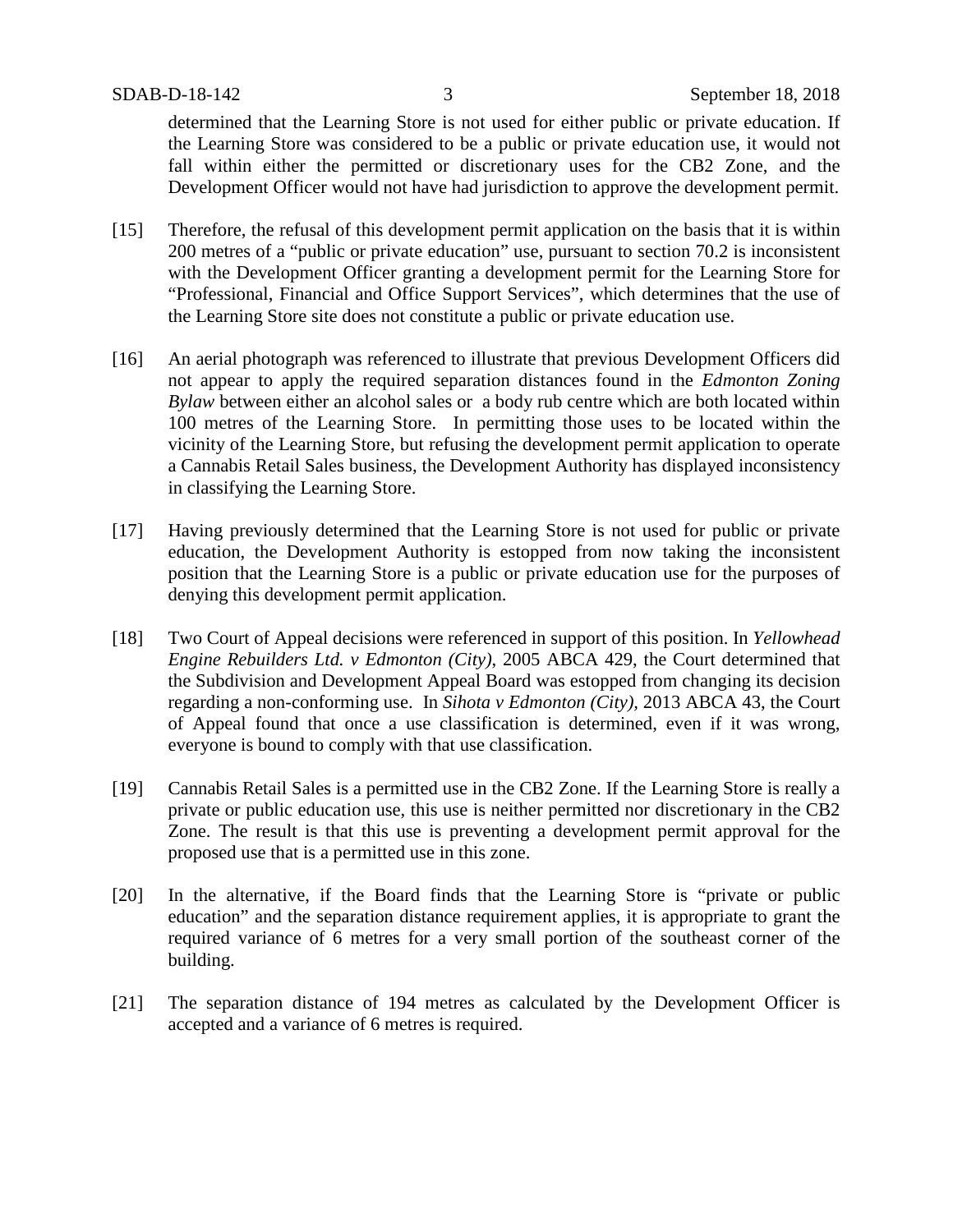- [22] The entrance of the proposed development is located on the west side of the building and does not front onto Whyte Avenue and is more than 200 metres away from the entrance of the Learning Store.
- [23] A map obtained from the City website, marked *Exhibit B*, was referenced to illustrate that only a small portion of the subject site does not comply with the separation distance requirements.
- [24] There are three lots located across the roadway, on the south side of Whyte Avenue, that are located closer to the Learning Store than the site of the proposed development and would be granted a development permit as a right and variances would not be required.
- [25] Section 642(1) of the *Municipal Government Act* requires the development authority to issue a development permit with or without conditions as provided for in the land use bylaw if the application otherwise conforms to the land use bylaw and is complete in accordance with section 683.1. Section 685(3) of the *Municipal Government Act* states that no appeal lies in respect of the issuance of a development permit for a permitted use unless the provisions of the land use bylaw were relaxed, varied or misinterpreted or the application for the development permit was deemed to be refused under section 683.1(8).
- [26] Cannabis Retail Sales is a permitted use in a commercial zone. There are bars, nightclubs, alcohol sales, body rub centres, and secondhand stores located closer to the Learning Store than the proposed development.
- [27] This area of Whyte Avenue is currently in transition. There was no opposition to the proposed development, and the Cannabis Retail Sales business will be an attractive addition to this area and it is therefore appropriate to grant the required variance if estoppel does not apply.
- [28] Even if estoppel does not apply in this instance the issue of consistency in the decision making process should be considered.
- [29] Mr. Horwitz used a City map marked *Exhibit C* to illustrate how the subject site has been developed into four different bays to house the Goodwill store, AdaptAbilities, Spirit Leaf and one additional business. The Goodwill store is located in the portion of the site that does not comply with the separation distance requirement. It was his assumption when they applied for the development permit that the separation distance would be measured for the outside wall of their bay to the Learning Store.
- [30] Ms. Agrios and Mr. Horwitz provided the following responses to questions from the Board:
	- a) The building has not been condominiumized.
	- b) An aerial map was used to identify the location of the other alcohol sales uses.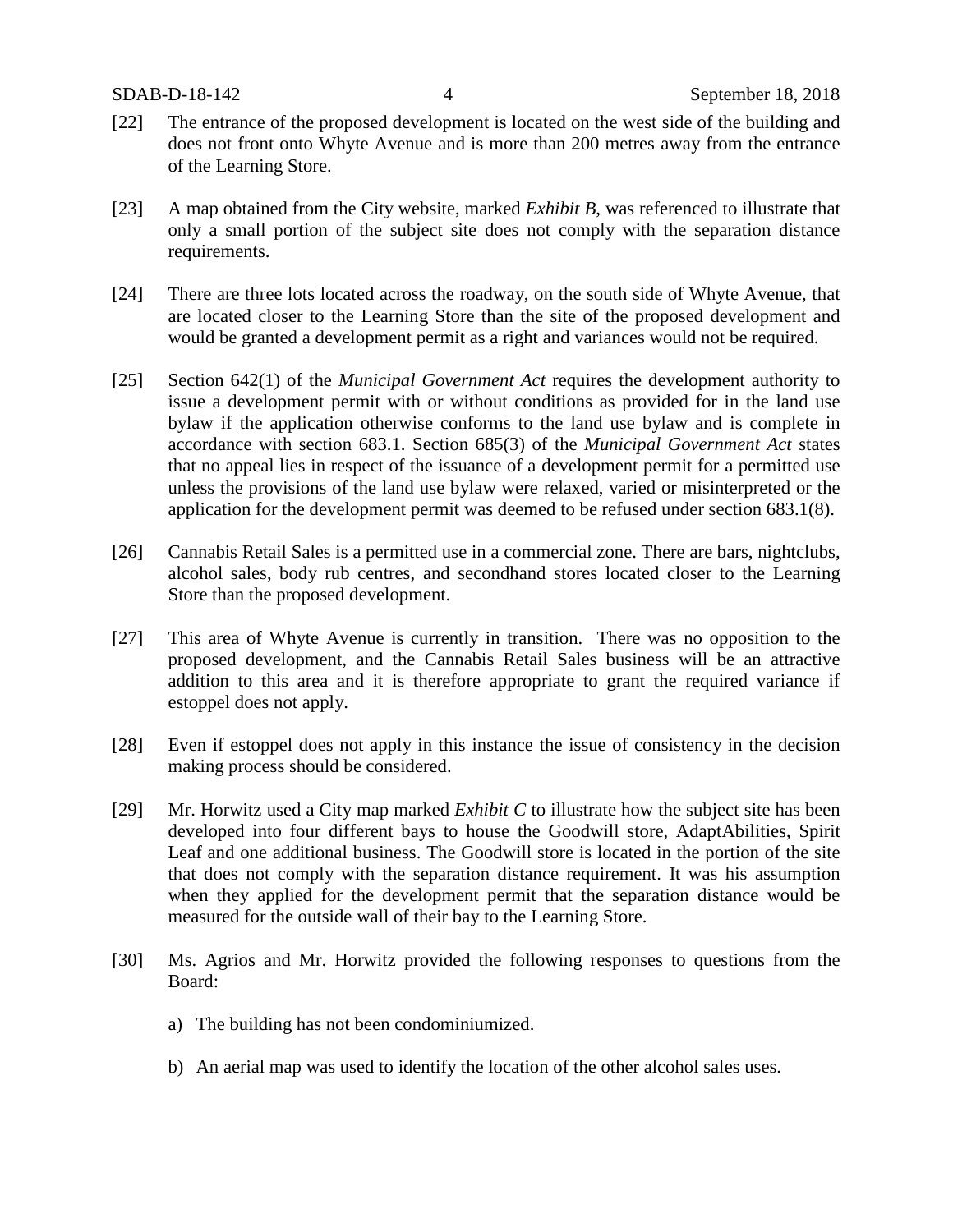- c) Information sessions have been held with neighbouring business owners who are all very supportive of the proposed development as is the landlord. No one has expressed any opposition to the proposed development.
- d) The web page for the Learning Store was accessed with the agreement of all parties, marked *Exhibit D*. Ms. Agrios confirmed that the description of the services offered was consistent with her understanding of the programs being provided.
- *ii) Position of the Development Officers, Mr. I. Welch and Mr. S. Chow:*
- [31] The Learning Store was found to be a public or private education service based on section 1(1)(y) of the *School Act* which defines a school as "a structured learning environment through which an education program is offered to a student by (i) a board, (ii) an operator of a private school, (iii) an early childhood services program private operator, (iv) a parent giving a home education program, or (v) the Minister".
- [32] Section 105(3)(b) of the *Gaming, Liquor and Cannabis Regulation* states that "a premises described in a cannabis licence may not have any part of an exterior wall that is located within 100 metres of a building containing a school or a boundary of a parcel of land on which the building is located, [...]"
- [33] Mr. Chow and Mr. Welch provided the following information in response to questions from the Board:
	- a) No information could be provided regarding the approval of the Learning Store as a Professional, Financial and Office Support Services use in 2001 or the fact that there are several alcohol sales and a body rub centre located within the minimum required 100 metre separation distance established in the *Edmonton Zoning Bylaw*.
	- b) A Cannabis Retail Sales use also requires a licence from the Alberta Gaming and Liquor Commission and has to comply with additional provincial regulations.
	- c) If the Learning Store originally made an application as a Professional, Financial and Office Support Service use and then changed the use to a school, they would be expected to make an application for a development permit for that change in use.

## *iii) Rebuttal of the Appellant:*

- [34] The Learning Store may not fit the definition of a "school" in the *School Act* because the services offered are unstructured.
- [35] The mode of measurement for the required separation distance used in the provincial regulation is different from the mode of measurement used in section 70 of the *Edmonton Zoning Bylaw*.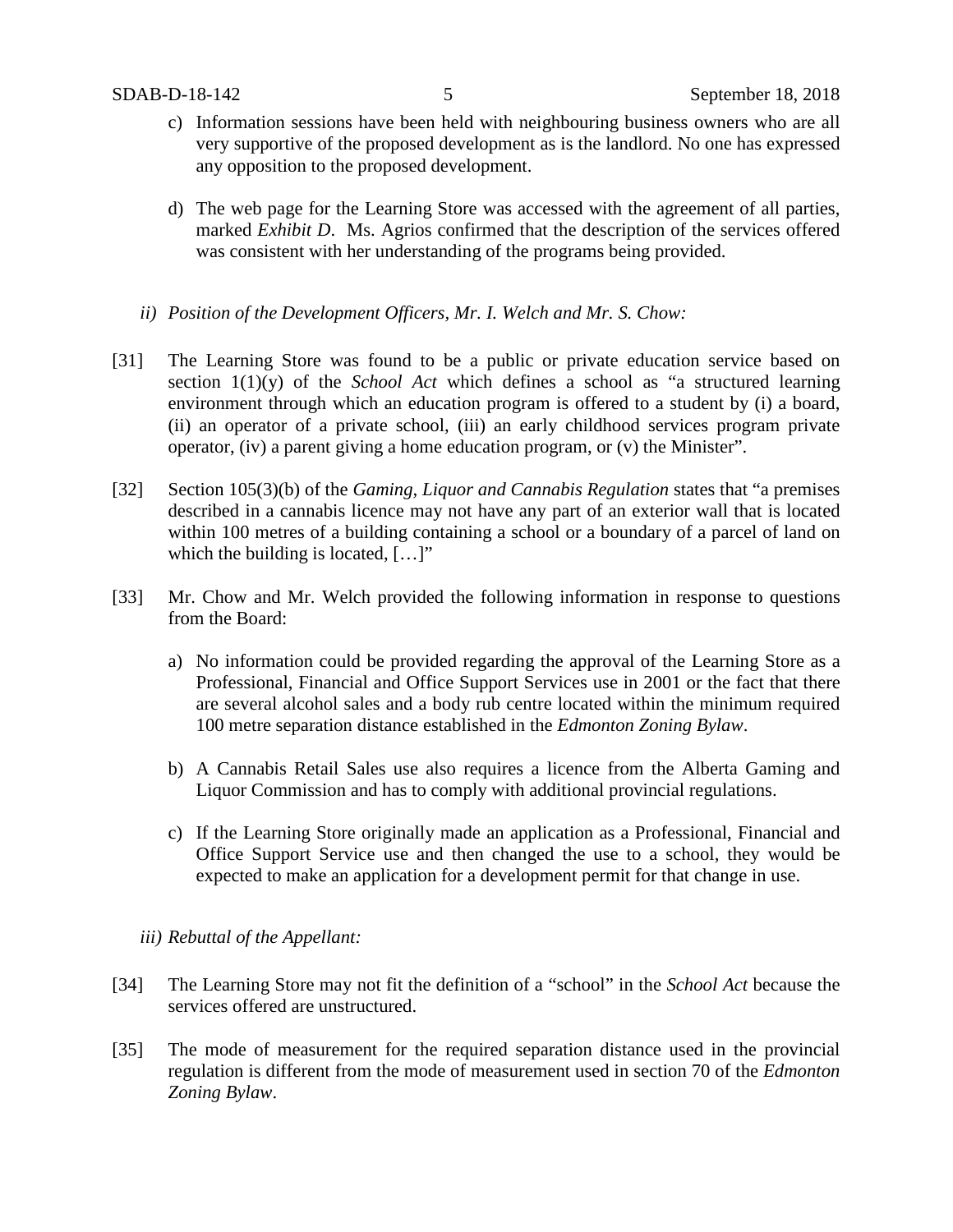## **Decision**

- [36] The appeal is **ALLOWED** and the decision of the Development Authority is **REVOKED**. The development is **GRANTED** as applied for to the Development Authority, subject to the following **CONDITIONS**:
	- 1. The Cannabis Retail Sales shall not commence operations until such time as the nonmedical sale and distribution of Cannabis is authorized by federal and provincial law;
	- 2. The Cannabis Retail Sales must commence operations within nine (9) months of the date of issuance of this Development Permit;
	- 3. There shall be no parking, loading, storage, trash collection, outdoor service or display area permitted within the required 4.5 metres (14.76 feet) setback. (Reference Section 340.4(3) & (5));
	- 4. All required parking and loading facilities shall only be used for the purpose of accommodating the vehicles of clients, customers, employees, member, residents or visitors in connection with the building or Use for which the parking and loading facilities are provide, and the parking and loading facilities shall not be used for driveways, access or egress, commercial repair work, display, sale or storage of goods of any kind. (Reference Section 54.1.1.c).

## ADVISEMENTS:

- a. This Development Permit is NOT a Business Licence. A separate application mubt be made for a Business Licence. Please contact the 311 Call Centre (780-44205311) for further information.
- b. Signs require separate Development Applications.
- c. A building permit is required for any construction or change in Use of a building. For a building permit, and prior to the plans examination review, you require construction drawings and the payment of fees. Please contact the 311 Call Centre (780-442- 5311) for further information.
- d. Unless otherwise stated, all above references to section numbers refer to the authority under the *Edmonton Zoning Bylaw* 12800 as amended.

## **Reasons for Decision**

[37] Cannabis Retail Sales is a Permitted Use in the (CB2) General Business Zone, pursuant to section 340.2(6) of the *Edmonton Zoning Bylaw* (the *Bylaw*).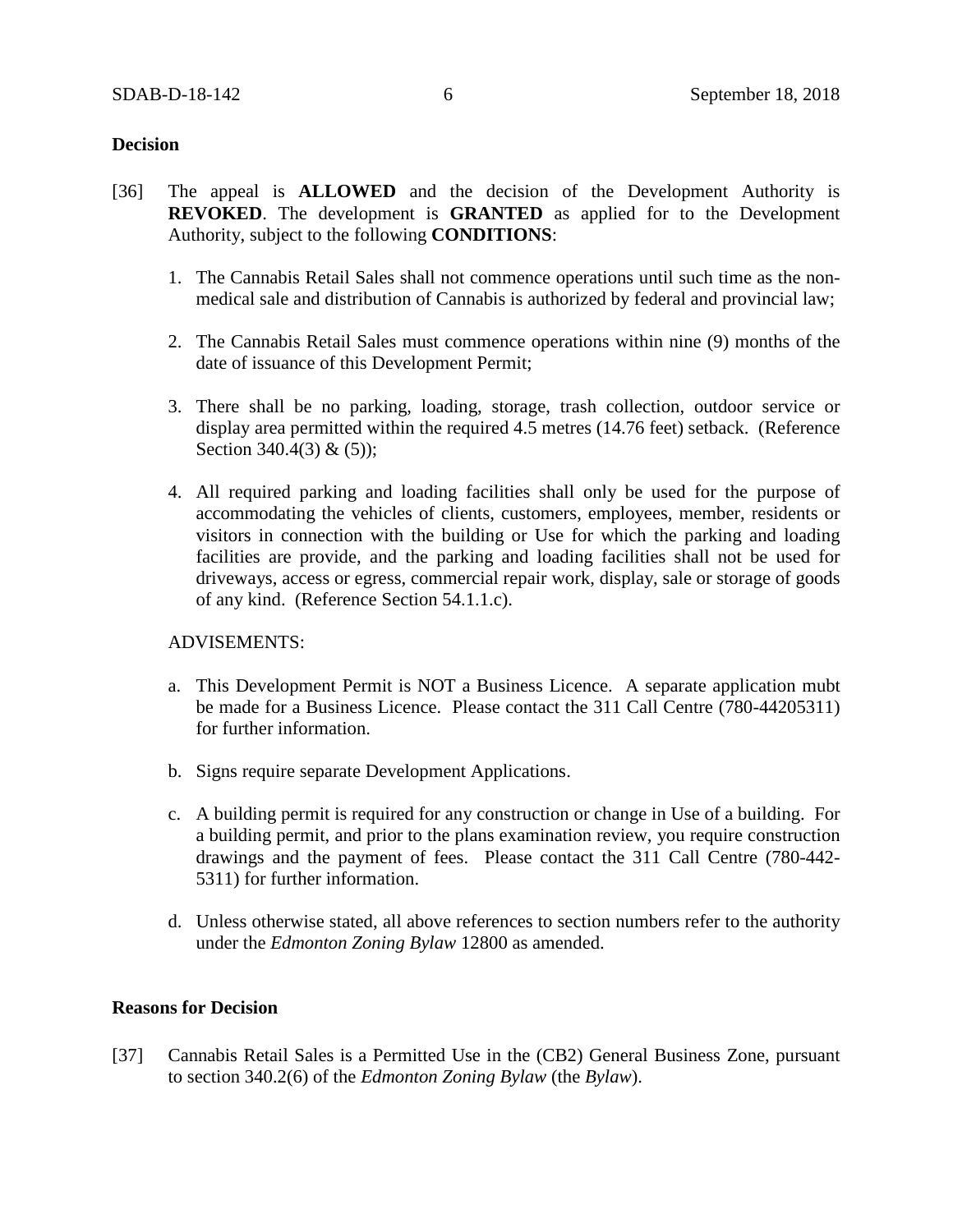[38] Section 70.2(a) of the *Bylaw* states that:

Any Site containing a Cannabis Retail Sales shall not be located less than 200 m from any Site being used for a public library, or for public or private education at the time of the application for the Development Permit for the cannabis Retail Sales. For the purposes of this subsection only:

- a. The 200 m separation distance shall be measured from the closest point of the subject Site boundary to the closest point of another Site boundary, and shall not be measured from Zone boundaries or form the edges of structures.
- [39] The Development Authority refused the development permit application because it was determined that the subject Site of the proposed Cannabis Retail Sales is located 194 metres from a Site being used for public or private education.
- [40] The Site being used for public or private education is the "Learning Store". The Learning Store is an outreach program operated by Edmonton Public Schools. The Learning Store offers academic and non-academic high school courses at the Grade 10, 11, and 12 levels and is overseen by a Principal employed by Edmonton Public Schools.
- [41] Section 7.8(11) of the *Bylaw* defines Public Education Services as:

Development which is publicly supported or subsidized involving public assembly for educational, training or instruction purposes, and includes the administration offices required for the provision of such services on the same Site. This Use includes public and separate schools, community colleges, universities, and technical and vocational schools, and their administrative offices. This Use does not include Private Education Services and Commercial Schools.

What is happening at the Learning Store certainly meets this definition.

[42] However, the development permit that was issued to Edmonton Public Schools to operate the Learning Store was a permit to operate a Professional, Financial and Office Support Services Use from this location, and not a Public Education Service. Section 7.4(44) of the *Bylaw* defines a Professional, Financial and Office Support Services Use as:

> Development primarily used for the provision of professional, management, administrative, consulting, and financial services, but does not include Health Services or Government Services. Typical Uses include: the offices of lawyers, accountants, engineers, and architects; offices for real estate and insurance firms; clerical, secretarial, employment, telephone answering, and similar office support services; and banks, credit unions, loan offices and similar financial Uses.

[43] Public Education Services are neither a Permitted nor a Discretionary Use in the (CB2) General Business Zone, pursuant to section 340 of the *Bylaw* and according to the direction of City Council, should not be located in a (CB2) General Business Zone.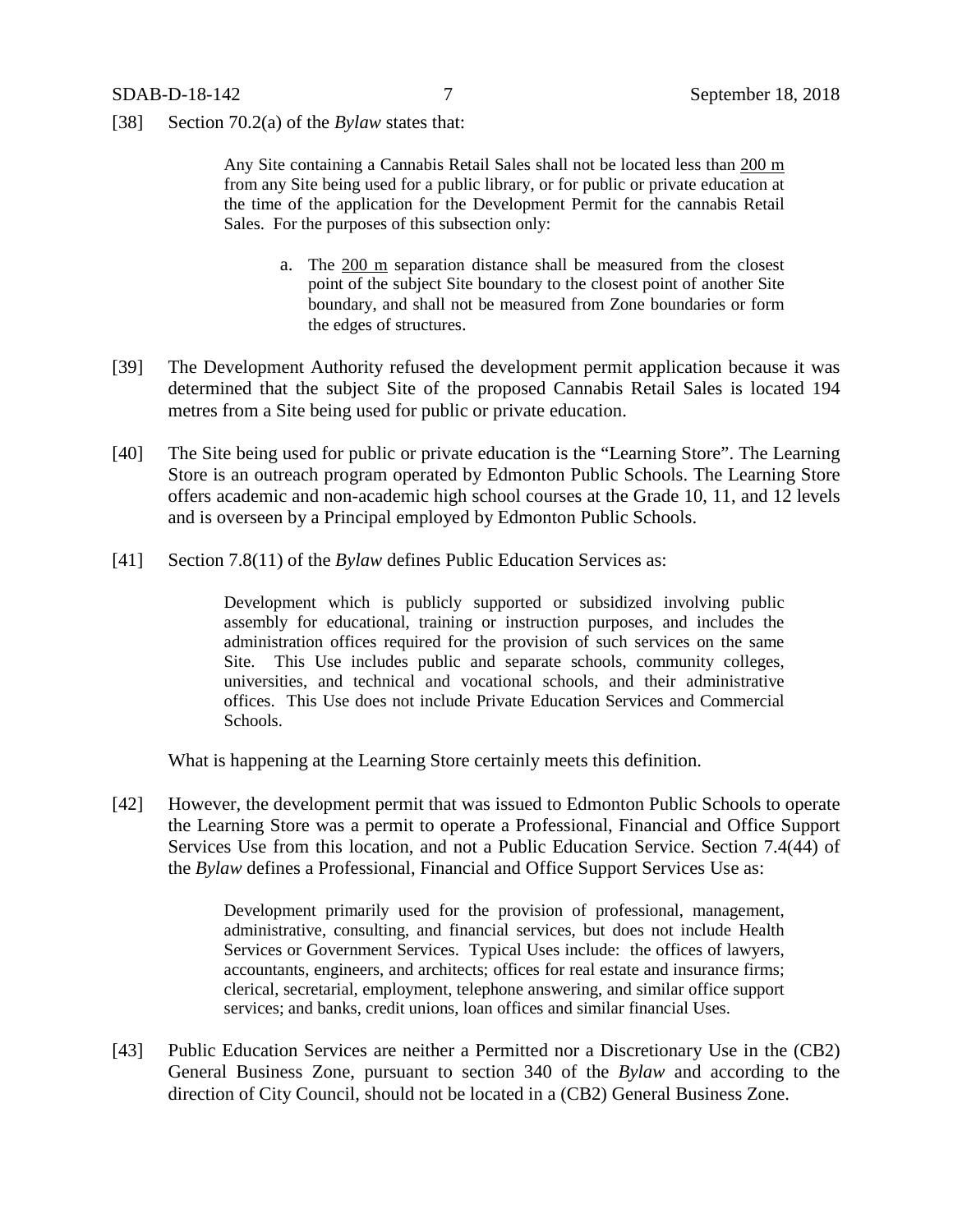- [44] The Board finds that it would be manifestly unfair to refuse a development permit application for a Permitted Use because it did not meet the minimum required separation distance from an existing development that looks like a public education service but is operating under a permit for a Professional, Financial and Office Support Services Use. If it is a public education use, then it is operating without a valid development permit and in a zone where that use is neither a Permitted nor Discretionary Use. The Board finds that the requirements of section 70.2(a) only apply insofar as the public education service in question has a valid development permit for that Use. The existence of the Learning Store does not trigger the application of section 70.2(a).
- [45] The proposed development is a Permitted Use which complies with all of the development regulations pursuant to the *Bylaw*. Section 642(1) of the *Municipal Government Act* states:

When a person applies for a development permit in respect of a development provided for by a land use bylaw pursuant to section  $640(2)(b)(i)$ , the development authority must, if the application otherwise conforms to the land use bylaw and is complete in accordance with section 683.1,issue a development permit with or without conditions as provided for in the land use bylaw.

- [46] Based on the above, the proposed development is approved as a Class A Permitted Use development.
- [47] However, if the Board is wrong and the 200-metre separation distance does apply to the proposed development, the Board would, in the alternative, grant the required variance for the following reasons:
	- a) This is a large Site that is physically divided, although not legally divided, and houses several different Uses. The proposed Cannabis Retail Sales is located on the western side of the Site and, in fact, is more than 200 metres away from the Learning Store.
	- b) The entrance to the proposed Cannabis Retail Sales is on the west side of the building and does not face onto Whyte Avenue or the entrance of the Learning Store, which increases the physical separation between the two Sites and does not impact a common streetscape.
	- c) The proposed Cannabis Retail Sales, which is focused on adult-only customers, is characteristic of other adult-only retail businesses in the area which include alcohol sales, a bar, a pawn shop, and a body rub centre, located between the Learning Store and the subject site along Whyte Avenue.
	- d) There were no letters of objection received and no one appeared in opposition to the proposed development.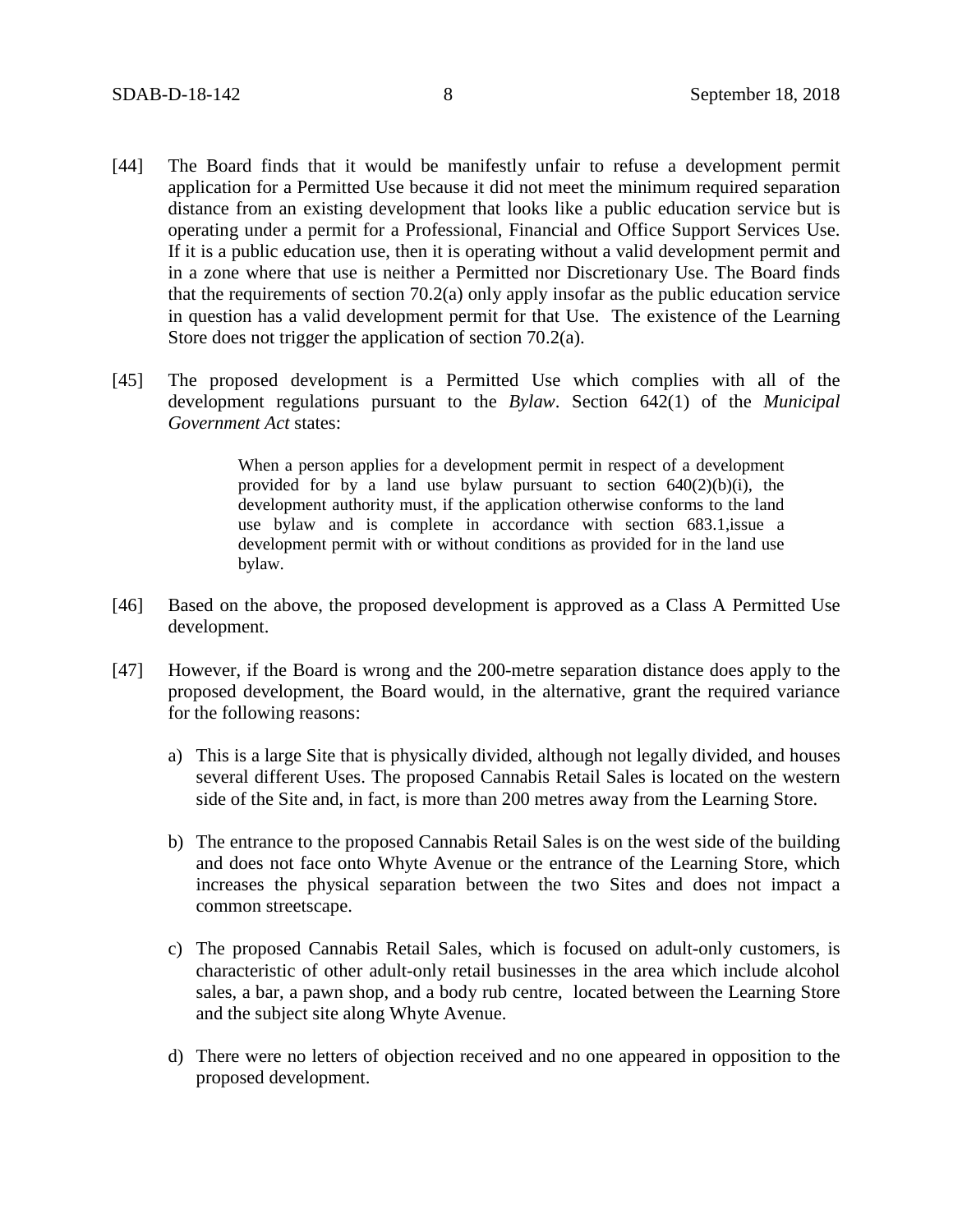- [48] For all of these reasons, the Board finds that under this alternative analysis the proposed development would not unduly interfere with the amenities of the neighbourhood nor materially interfere with or affect the use, enjoyment or value of neighbouring parcels of land if a variance were granted under section 70.2(a) of the *Bylaw*.
- [49] Therefore the appeal is allowed and the development is granted.

Mr. I. Wachowicz, Chair Subdivision and Development Appeal Board

Board members in attendance: Ms. S. LaPerle, Mr. R. Handa, Mr. L. Pratt, Ms. S. McCartney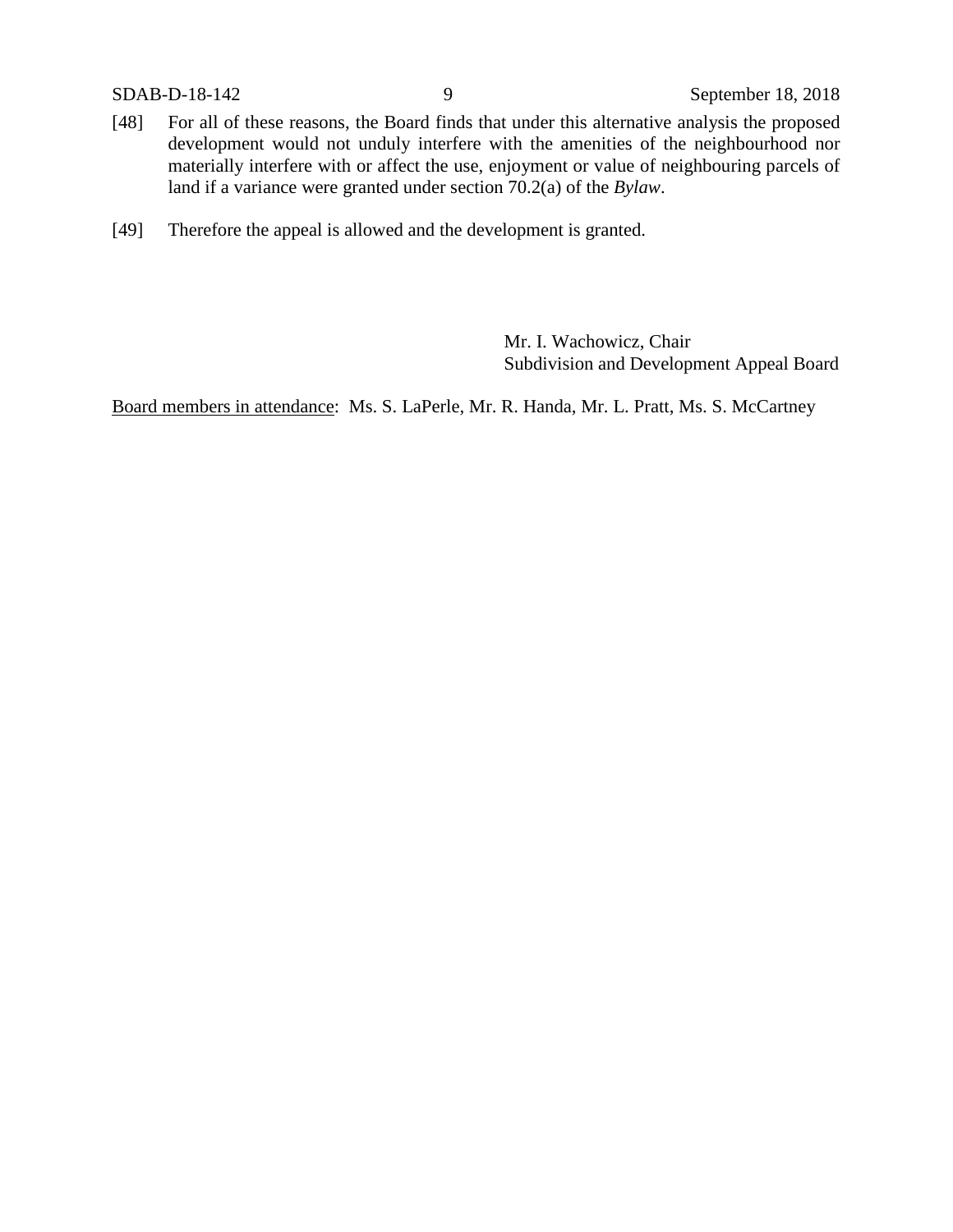# **Important Information for the Applicant/Appellant**

- 1. This is not a Building Permit. A Building Permit must be obtained separately from the Sustainable Development Department, located on the 2nd Floor, Edmonton Tower, 10111 – 104 Avenue NW, Edmonton, AB T5J 0J4.
- 2. Obtaining a Development Permit does not relieve you from complying with:
	- a) the requirements of the *Edmonton Zoning Bylaw*, insofar as those requirements have not been relaxed or varied by a decision of the Subdivision and Development Appeal Board,
	- b) the requirements of the *Alberta Safety Codes Act*,
	- c) the *Alberta Regulation 204/207 – Safety Codes Act – Permit Regulation*,
	- d) the requirements of any other appropriate federal, provincial or municipal legislation,
	- e) the conditions of any caveat, covenant, easement or other instrument affecting a building or land.
- 3. When an application for a Development Permit has been approved by the Subdivision and Development Appeal Board, it shall not be valid unless and until any conditions of approval, save those of a continuing nature, have been fulfilled.
- 4. A Development Permit will expire in accordance to the provisions of section 22 of the *Edmonton Zoning Bylaw, Bylaw 12800*, as amended.
- 5. This decision may be appealed to the Alberta Court of Appeal on a question of law or jurisdiction under section 688 of the *Municipal Government Act*, RSA 2000, c M-26. If the Subdivision and Development Appeal Board is served with notice of an application for leave to appeal its decision, such notice shall operate to suspend the Development Permit.
- 6. When a decision on a Development Permit application has been rendered by the Subdivision and Development Appeal Board, the enforcement of that decision is carried out by the Sustainable Development Department, located on the 2nd Floor, Edmonton Tower, 10111 – 104 Avenue NW, Edmonton, AB T5J 0J4.

*NOTE: The City of Edmonton does not conduct independent environmental checks of land within the City. If you are concerned about the stability of this property for any purpose, you should conduct your own tests and reviews. The City of Edmonton, when issuing a development permit, makes no representations and offers no warranties as to the suitability of the property for any purpose or as to the presence or absence of any environmental contaminants on the property.*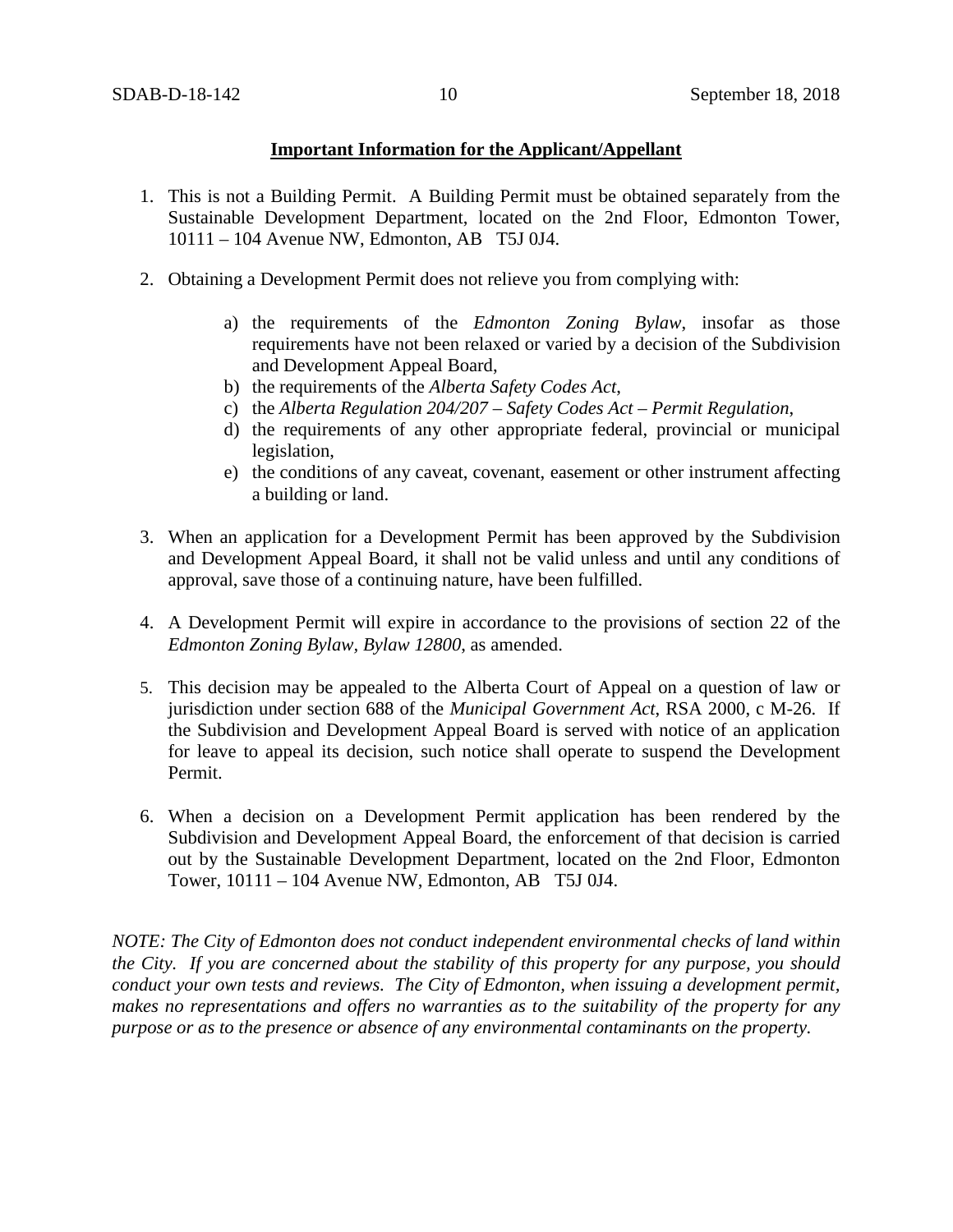

Date: September 18, 2018 Project Number: 285975363-001 File Number: SDAB-D-18-143

# **Notice of Decision**

[1] On September 12, 2018, the Subdivision and Development Appeal Board (the "Board") heard an appeal that was filed on **August 20, 2018**. The appeal concerned the decision of the Development Authority, issued on August 1, 2018 to refuse the following development:

# **To operate a Cannabis Retail Sales.**

- [2] The subject property is on Plan I Blk 62 Lots 21-27, located at 8155 105 Street NW, within the DC1 Direct Development Control Provision (Historical Commercial – Sub Area 1). The Strathcona Area Redevelopment Plan applies to the subject property.
- [3] The following documents were received prior to the hearing and form part of the record:
	- A copy of the Development Permit application with attachments, proposed plans, and the refused Development Permit;
	- The Development Officer's written submission;
	- The Appellant's written submission including a PowerPoint presentation; and
	- One e-mail in support of the proposed development from an adjacent condominium owner.

# **Preliminary Matters**

- [4] At the outset of the appeal hearing, the Chair confirmed with the parties in attendance that there was no opposition to the composition of the panel.
- [5] The Chair outlined how the hearing would be conducted, including the order of appearance of parties, and no opposition was noted.
- [6] The appeal was filed on time, in accordance with section 686 of the *Municipal Government Act*, RSA 2000, c M-26.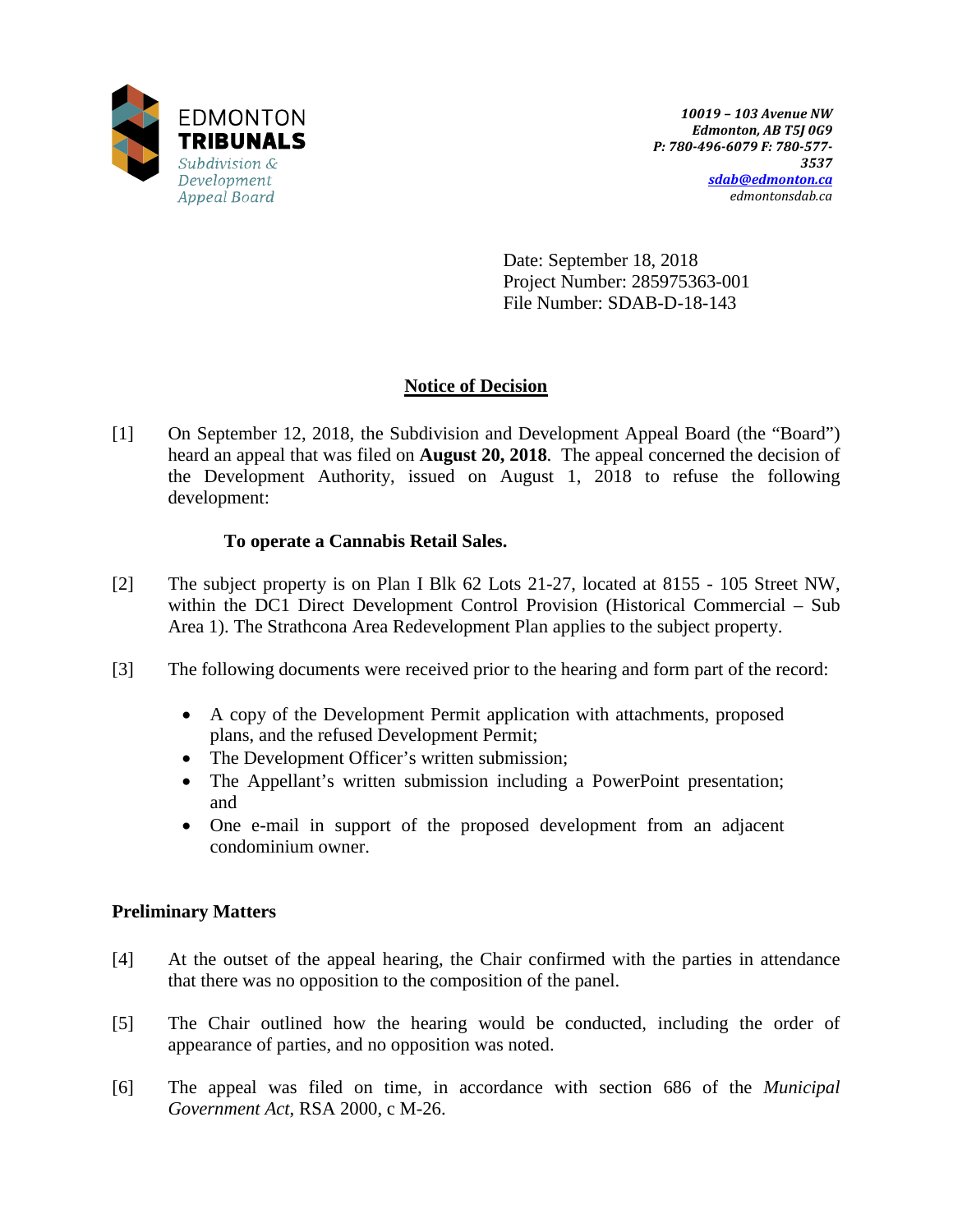[7] The Chair referenced section 685(4)(b) of the *Municipal Government Act* which states:

Despite subsections (1), (2) and (3), if a decision with respect to a development permit application in respect of a direct control district is made by a development authority, the appeal is limited to whether the development authority followed the directions of council, and if the subdivision and development appeal board finds that the development authority did not follow the directions it may, in accordance with the directions, substitute its decision for the development authority's decision.

The Chair asked the Appellant to explain how the Development Authority failed to follow the directions of Council by refusing this development permit application.

## **Summary of Hearing**

- *i) Position of the Appellant, Mr. W. Stewart, representing Hiku Brands and his agent, Mr. C. Dulaba, Bel Jan Developments:*
- [8] Mr. Dulaba is a Professional Planner with over 15 years of land use planning and real estate development experience who has been retained by the Applicant. Mr. Stewart is Vice-President of Communications and Public Affairs with Hiku Brands, the company associated with Tokyo Smoke, the retail cannabis operator in this application.
- [9] Section 70.4 of the *Edmonton Zoning Bylaw* (the *Bylaw*) clearly states that the Development Authority cannot exercise variance power as it pertains to relaxing the 200 metre minimum separation distance between sensitive uses.
- [10] The site is located on the southeast corner of Whyte Avenue and 105 Street. The proposed development is located in a commercial bay located on the eastern portion of a new mixed use six storey building, consisting of four storeys of residential above and two storeys of commercial.
- [11] The site is zoned DC1 Direct Development Control Provision and Cannabis Retail Sales is a listed Use.
- [12] The distance between the subject site and the boundary of the school site as calculated by the Development Authority in accordance with section 70.2(a) is 183 metres and requires a variance of 17 metres. It was his opinion that this variance is reasonable and should be supported by the Board.
- [13] The City applies the separation distances as the "crow flies" and does not consider the true physical distance or separation of the sites created by buildings or other physical barriers. Aerial photographs were referenced to illustrate the approximate distances from a pedestrian perspective to walk between the sites. An aerial photograph illustrated the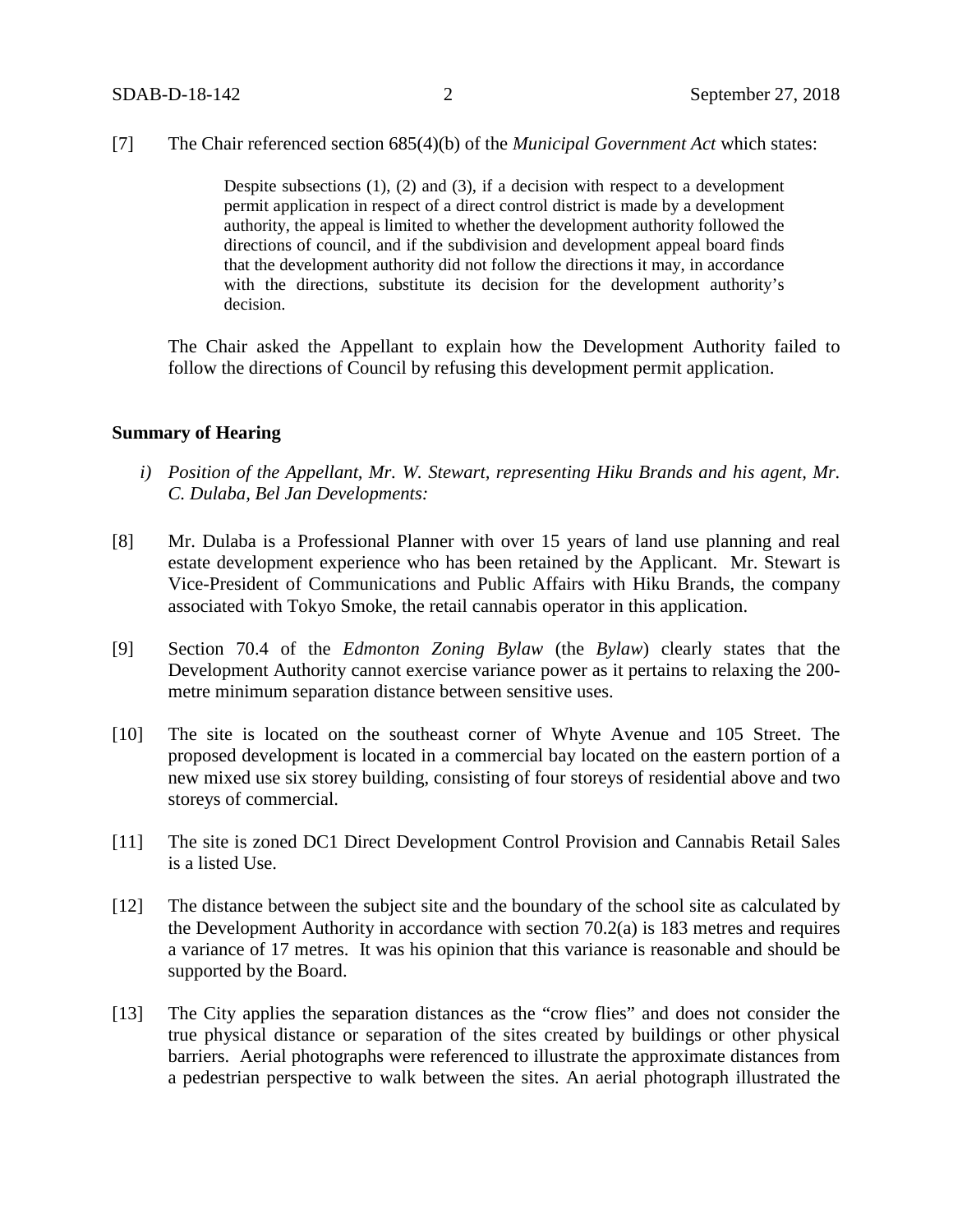distance required by the strict interpretation of the *Bylaw* regulations which is a separation distance of 183 metres from the nearest point of the school site.

A second aerial photograph illustrated the closest point between the two sites following the requirements of section 70.2(a), measured from legal lot line to legal lot line and the distance is approximately 202 metres as measured if you were to walk between the two sites.

A third aerial photograph illustrates the measurement from the legal lot line to the actual school and the closest point, the interior wall of the proposed Cannabis Retail Sales premises, which is approximately 250 metres.

The fourth aerial photograph illustrates the distance between the closest point of the school building wall and the closest point of the wall of the Cannabis Retail Sales premises, which is approximately 328 metres. In all of the alternative cases, the separation distance exceeds the minimum required distance of 200 metres.

- [14] Section 105(3)(b) of the *Gaming, Liquor and Cannabis Regulation* states that a premises described in a cannabis licence may not have any part of an exterior wall that is located within 100 metres of a building containing a school or a boundary of a parcel of land on which the building is located. It is clear from the referenced maps that this distance is exceeded.
- [15] As determined at a previous hearing, it was established that the mode of measurement pursuant to section 70.2 of the *Bylaw* is different from the provincial regulation. The separation distances established vary significantly.
- [16] The school site is located on a large lot, approximately 74,000 square feet in size that occupies half of a city block between 105 and 106 Streets. There is a lane along the southern boundary and the school building is located in the centre of the site.
- [17] The physical distance between the premises of the Cannabis Retail Sales and the school exceeds 200 metres. The hardship created by the size of the school site should be recognized by the Board.
- [18] Photographs were referenced to provide an eye level perspective to better illustrate the context between the two sites. The building in which the proposed use is located is characterized by commercial uses and is located on Whyte Avenue, which is a busy commercial corridor. There are many buildings and physical barriers located between the subject site and the school site. There is no visible connection between the school and the store front of the proposed Cannabis Retail Sales. The school is separated from the subject site by parking lots, public roadways and apartment buildings.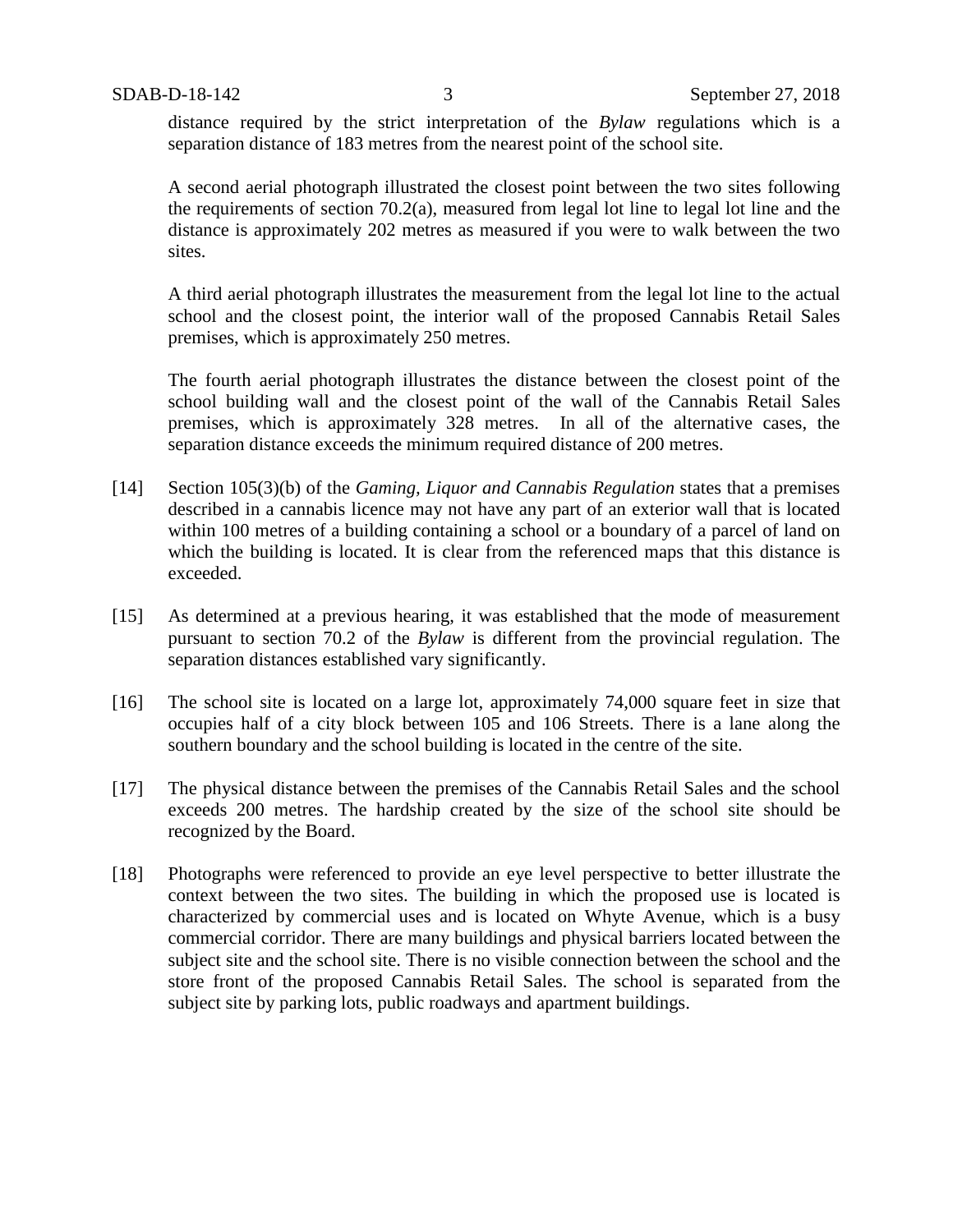- [19] It was therefore his opinion that granting the required variance will not materially interfere with the enjoyment or use of the school given the physical distance between the use and the surrounding urban development nor would it have any negative impact on the operation of the school or its occupants given that one cannot see the proposed Cannabis Retail Sales from any part of the school building or the site.
- [20] Mr. Stewart provided an overview of Hiku Brands and the first class retail environment provided. The company has won Cannabis Brand of the Year and represents what cannabis retailers should be. The business is rooted in education; focused on experiential, design-first environments, along with substantial community involvement in education sessions, partnerships with health and wellness organizations, and a national footprint of experience and design which make the company a sought-after retailer.
- [21] Conceptual drawings were referenced to illustrate the front exterior of the proposed development as well as the layout of the store. Security measures and the method of purchasing product were reviewed.
- [22] Mr. Dulaba referenced the intent of the DC1 Direct Development Control Provision, which is to ensure the preservation of existing heritage buildings. The Strathcona Area Redevelopment Plan regulates the land uses and defines the area of the DC1. The intent of the DC1 is to preserve the 19 buildings that are on the Register of Historic Resources in Edmonton, six of which are designated by the province as they have significant architectural and historic value and to ensure that the future renovation and redevelopment of surrounding buildings result in developments that are compatible in architecture and built form with the historic buildings in the area.
- [23] It was his interpretation that this means the intent of the DC1 is to regulate and ensure that any type of redevelopment of the heritage buildings respects the architectural and historical value. Many of the development regulations address architecture, signs and massing. Council had the opportunity to add regulations regarding Cannabis Retail Sales, specifically separation distance when the Use was added.
- [24] The Development Authority applied the requirements of section 70.2 of the *Bylaw* as it pertains to the separation distance. It was his opinion that there is an argument to be made as to how the distances are measured in conjunction with provincial regulations.
	- *ii) Position of the Development Officer, Mr. I. Welch:*
- [25] He acknowledged that Hiku Brands is a high quality retailer but the Court of Appeal has determined that an appeal has to be considered based on the proposed use not the user.
- [26] Council has made it clear through the wording of section 70, that variances are not to be granted. It was his opinion that the direction of Council was followed by refusing this development permit application.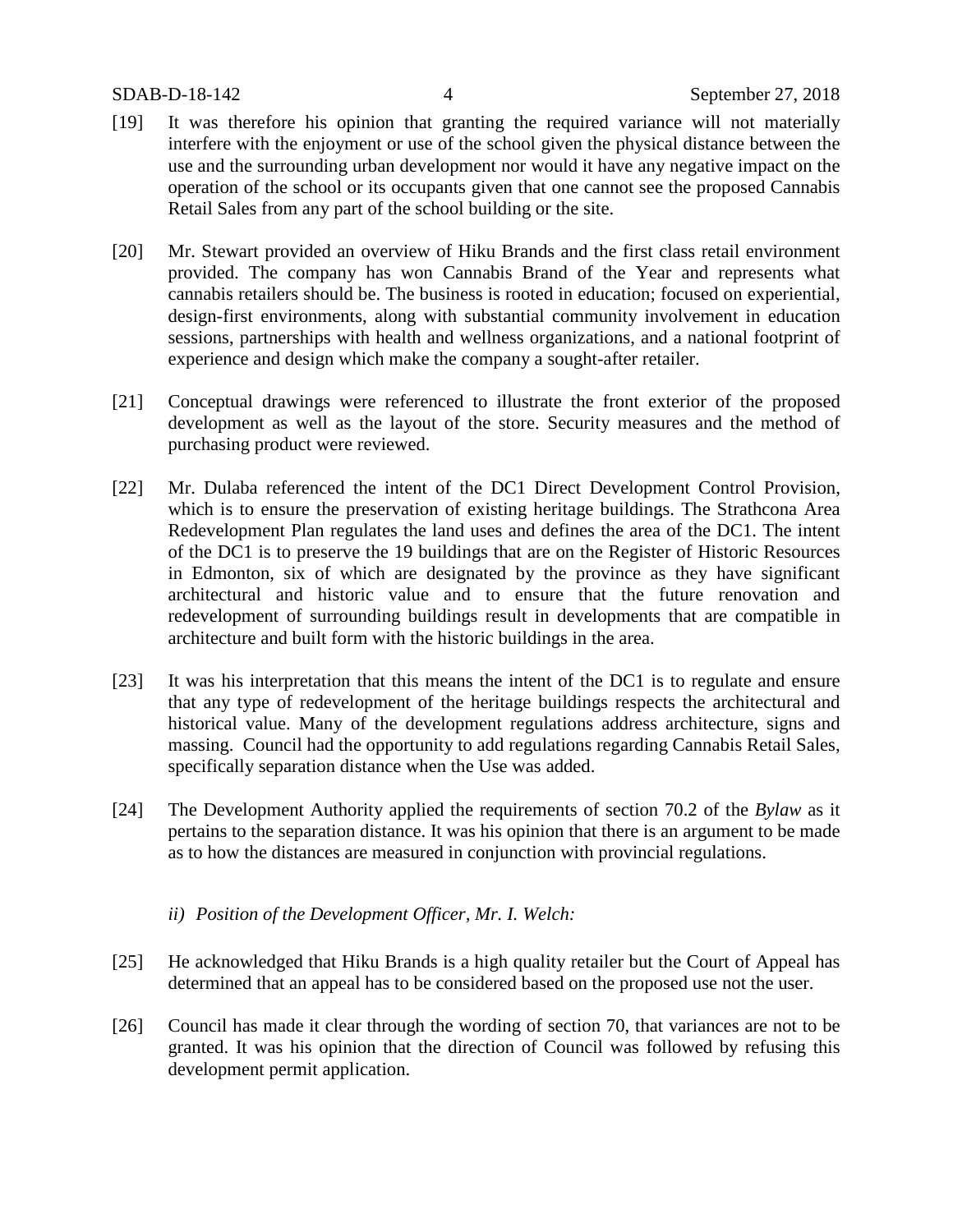- [27] Mr. Welch provided the following information in response to questions from the Board:
	- a) He is satisfied that the separation distance measurement is accurate.
	- b) Distance is measured, unless otherwise declared, as the "crow files".
	- c) The method of measuring distance established in the *Bylaw* can co-exist with provincial regulations.
	- *iii) Rebuttal of the Appellant:*
- [28] Mr. Dulaba and Mr. Stewart had nothing further to add in rebuttal.

## **Decision**

[29] The appeal is **DENIED** and the decision of the Development Authority is **CONFIRMED**.

## **Reasons for Decision**

[30] Section 685(4)(b) of the *Municipal Government Act* states that:

Despite subsections (1), (2) and (3), if a decision with respect to a development permit application in respect of a direct control district is made by a development authority, the appeal is limited to whether the development authority followed the directions of council, and if the subdivision and development appeal board finds that the development authority did not follow the directions it may, in accordance with the directions, substitute its decision for the development authority's decision.

- [31] Cannabis Retail Sales is a listed Use in the DC1 (Historical Commercial) Direct Development Control Provision, pursuant to section 4(f).
- [32] The proposed Cannabis Retail Sales does not comply with the minimum separation distance requirement from a school (Old Scona Academic High School), pursuant to section 70.2 of the *Edmonton Zoning Bylaw* (the *Bylaw*).
- [33] This DC1 Direct Development Control Provision which is incorporated into the Strathcona Area Redevelopment Plan does not contain development regulations for Cannabis Retail Sales.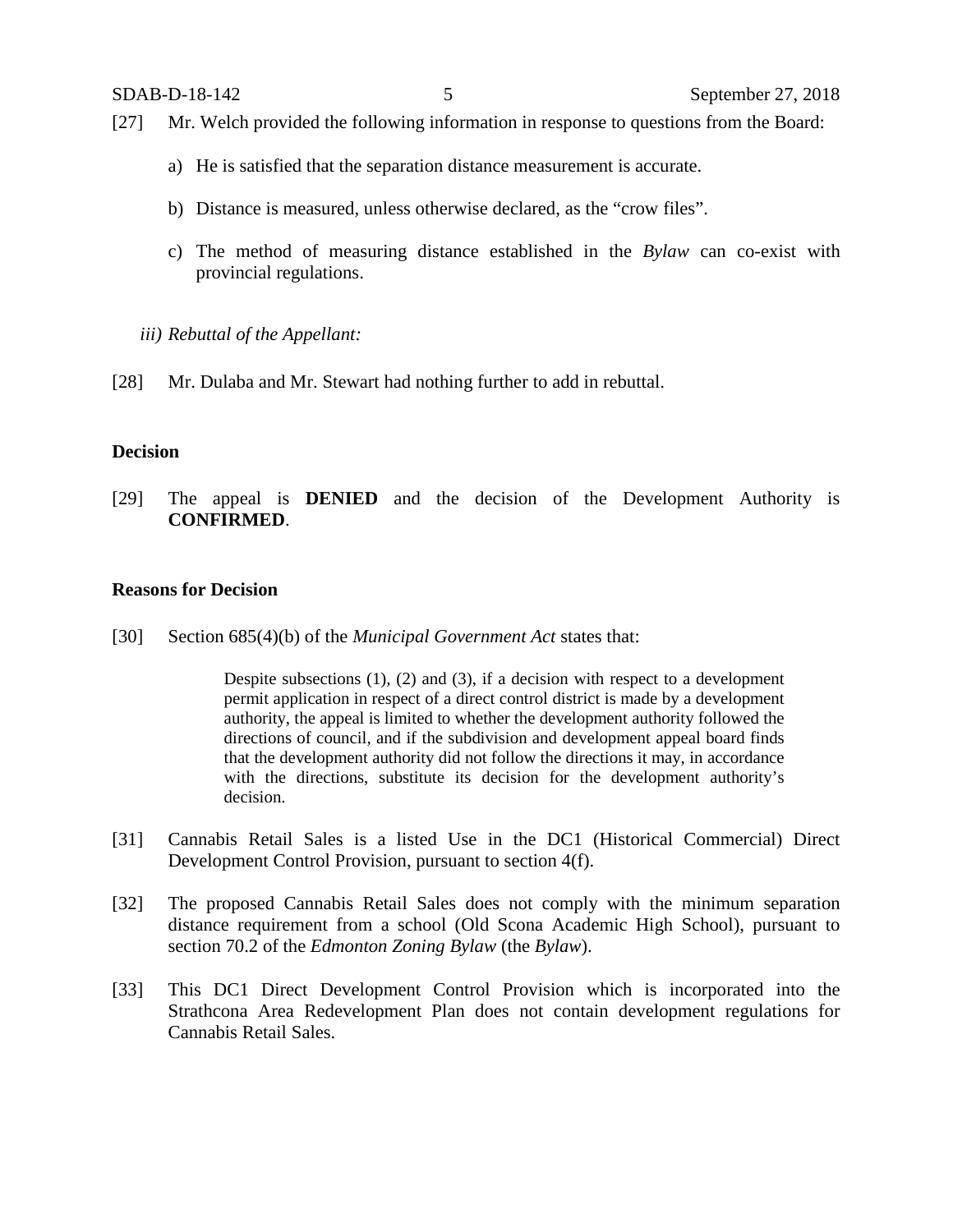[34] Section 710.4(5) of the *Bylaw* states:

All regulations in this Bylaw shall apply to development in the Direct Development Control Provision, unless such regulations are specifically excluded or modified in a Direct Development Control Provision

Therefore, it is the direction of Council that the proposed Cannabis Retail Sales must comply with the development regulations contained in section 70 of the *Bylaw*.

[35] Section 70.2(a) of the *Bylaw* states that:

Any Site containing a Cannabis Retail Sales shall not be located less than 200 m from any Site being used for a public library, or for public or private education at the time of the application for the Development Permit for the cannabis Retail Sales. For the purposes of this subsection only:

- b. The 200 m separation distance shall be measured from the closest point of the subject Site boundary to the closest point of another Site boundary, and shall not be measured from Zone boundaries or form the edges of structures.
- [36] Based on the evidence provided by the Development Officer and the Appellants, the distance from the closest point of the Site on which the proposed Cannabis Retail Sales Use is located and the Site of the school is 183 metres.
- [37] Therefore, the requirements of section 70.2 of the *Bylaw* have not been met. Pursuant to section 710.4(5) of the *Bylaw*, the proposed development must comply with the requirements of section 70.2 because they have not been excluded or modified in the DC1 (Historical Commercial) Direct Development Control Provision.

Therefore, the Board finds that the Development Officer did follow the direction of Council by refusing this development permit application.

- [38] Discussion occurred as to whether or not the Board could consider the distance between the two Sites measured along the roadway as a pedestrian would walk between the entrance of the school and the entrance of the proposed Cannabis Retail Sales. However, that method of calculating distance is not considered in the plain words of section 70.2(a) which states that "the 200 m separation distance shall be measured from the closest point of the subject Site boundary to the closest point of another Site boundary, and shall not be measured from Zone boundaries or form the edges of structures."
- [39] There is no mention or reference to a pedestrian walk path in section 70.2 of the *Bylaw*. This is in direct contrast to other development regulations contained in the *Bylaw* which determine that certain distances can be calculated in this way. Specifically, section  $54.2(2)$ (b) which states:

For all other Uses, parking spaces may be provided on a Site located remotely, but no further than 120.0 m from the Site. Such distance shall be measured along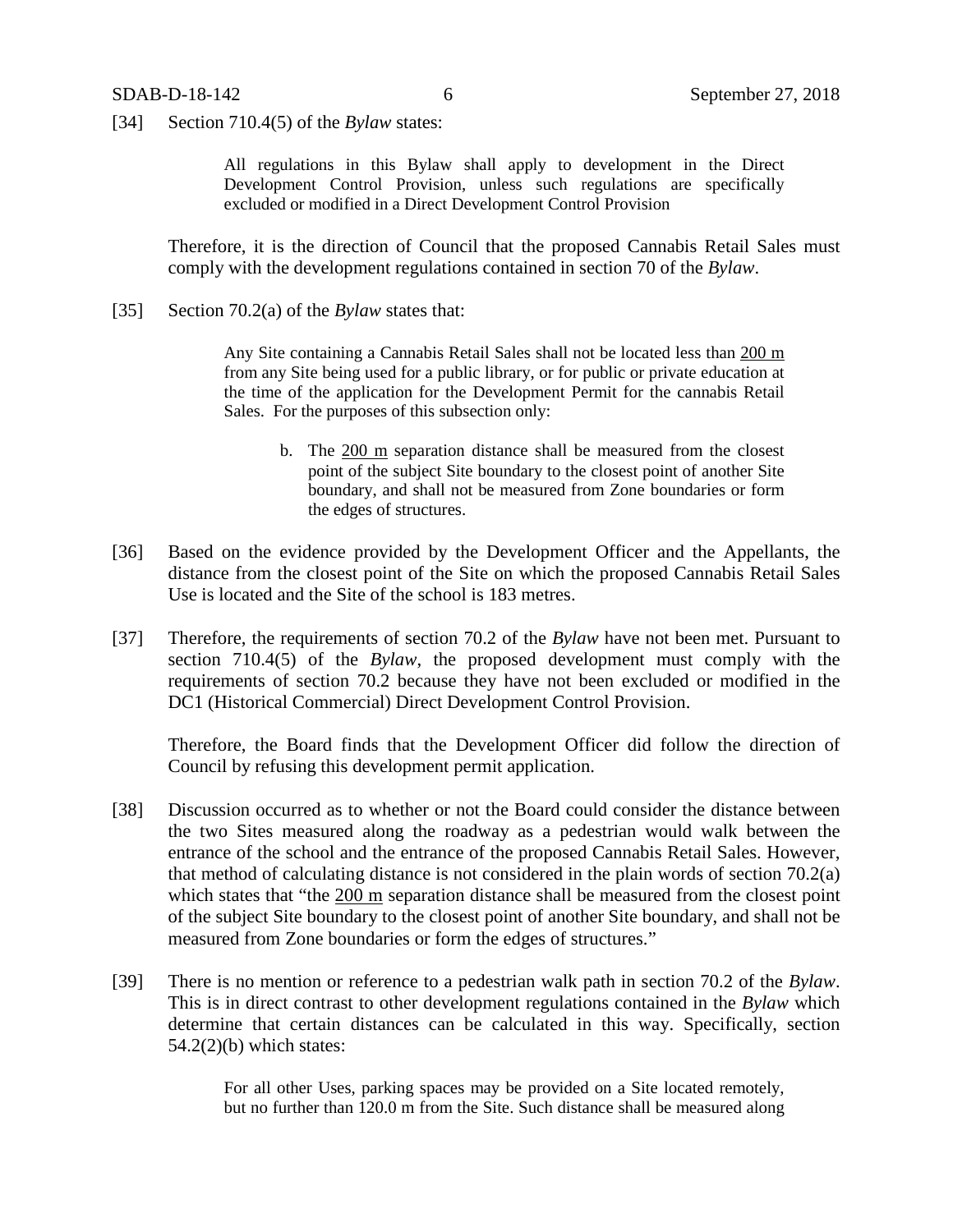the shortest public pedestrian route from the nearest point of the parking area to the nearest point of the Site where the building or Use is located. Where off-site parking is provided pursuant to this provision, the development shall be considered as Class B Development.

- [40] The Board finds that it is clear that Council did not intend to allow this method of calculating distance in section 70.2. The Board further finds that the separation distance calculated by the Development Authority is correct and the direction of Council was followed by refusing this development permit application, pursuant to section 685(4) of the *Municipal Government Act*.
- [41] Further, the Development Authority has no variance power in this matter, as set out in section 70.4 of the *Edmonton Zoning Bylaw*. Therefore, the Development Authority also followed the direction of City Council by not granting a variance.
- [42] Finally, in an appeal in a Direct Development Control District, this Board cannot exercise any variance power that is not given to the Development Authority in the Bylaw, pursuant to *Garneau Community League v. Edmonton (City)*, 2017 ABCA 374.
- [43] Therefore, the appeal is dismissed.

Mr. I. Wachowicz, Chair Subdivision and Development Appeal Board

Board members in attendance: Ms. S. LaPerle, Mr. R. Handa, Mr. L. Pratt, Ms. S. McCartney